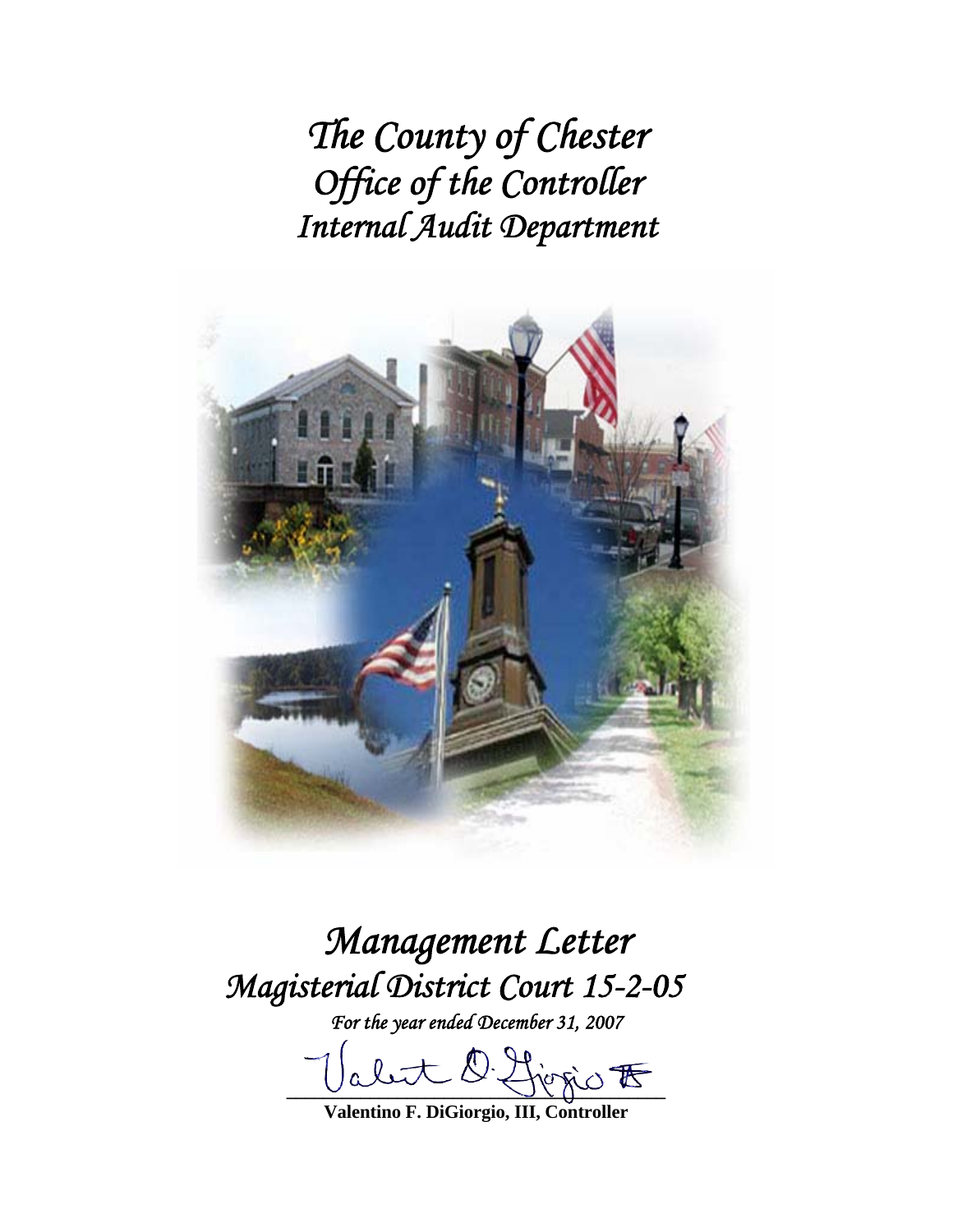## **To: Magisterial District Judge Chester F. Darlington**

### *Introduction*

On October 27, 2008, Internal Audit completed an audit of Magisterial District Court 15-2-05 (*District Court*). Gretchen W. Sohn, CIA, was the auditor-in-charge. Internal Audit is required by County Code to review district courts annually to ensure compliance with policies and procedures mandated by the Administrative Office of Pennsylvania Courts and/or District Judge Administration and to assess their overall internal control structure. The scope of our audit included a review of the following:

- Cash and Petty Cash
- Undisbursed Funds
- Cash Receipts
- Manual Receipts
- Cash Disbursements
- Voided Transactions
- Overall Compliance.

### *Executive Summary*

The management and staff of the *District Court* are, in all material respects, in compliance with policies and procedures set forth by the Administrative Office of Pennsylvania Courts and directives imposed by District Judge Administration. Internal Audit did not identify any matters of a significant nature in the area of compliance or in the overall internal control structure. Additionally, our observations and testing revealed no audit findings in any of the areas tested.

The management and staff of the *District Court* should be commended for their dedication to excellence. The Internal Audit Department offers its compliments to an extremely knowledgeable and well-trained staff.

We would like to thank the management and staff of the *District Court* for their cooperation and assistance during the course of this audit. Please feel free to contact our office at (610) 344-6797 should you have any questions or concerns.